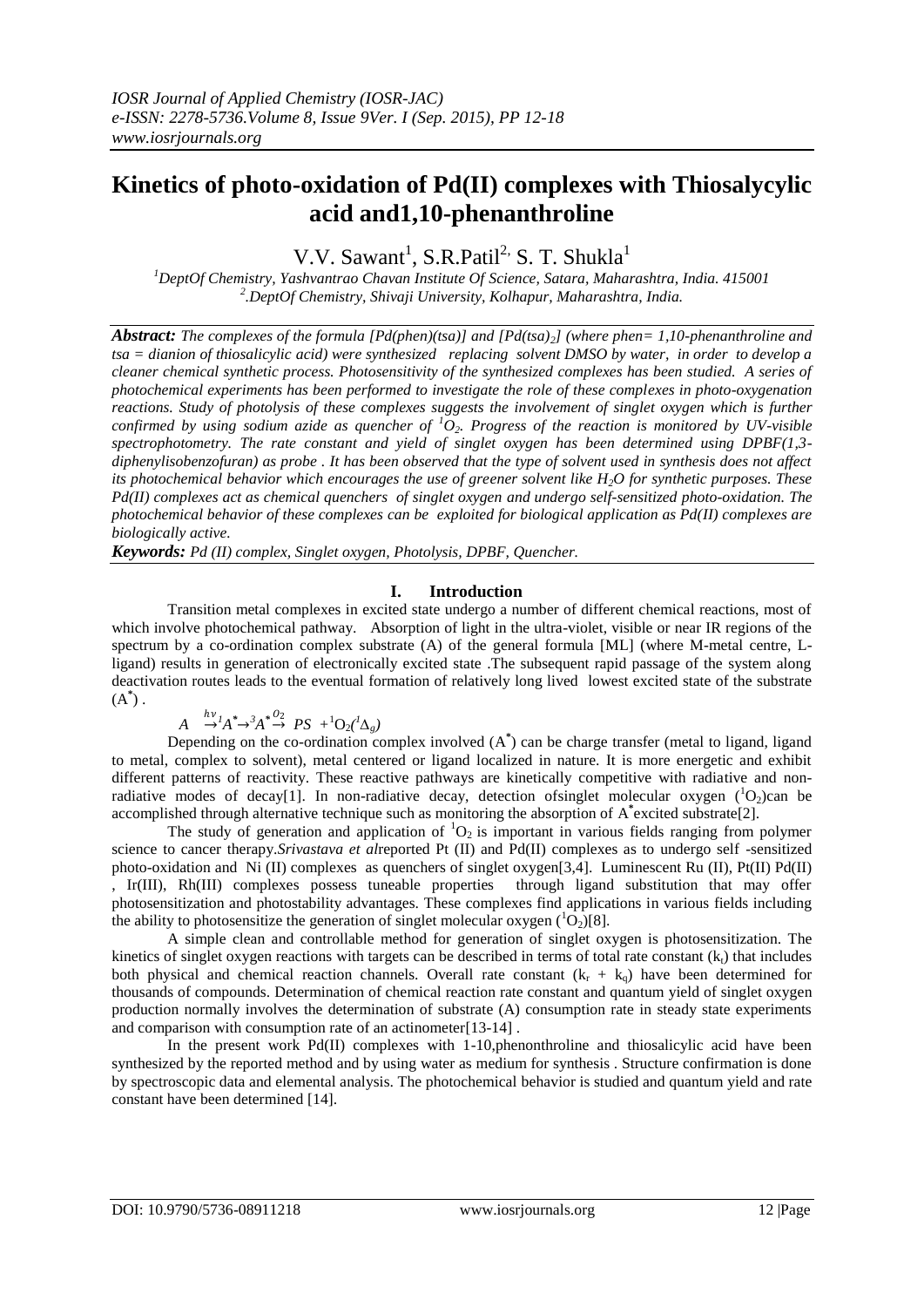#### **II. Experimental**

**2.1:Materials and Equipment:**<br>PalladiumChloride (PdCl<sub>2</sub>), Thiosalycylic acid (2-mercaptobenzoic acid) (tsa),(Aldrich) $\& 1,10$ phenanthroline (phen),Sodiumazide(NaN3),Hematoporphyrin DPBF( 1,3Diphenylisobenzofuran) (Sigma Aldrich), Dimethylformamide (DMF), Dimethylsulphoxide (DMSO) Anthracene (An) (Lobachemie), Chloroform and Acetone were purchased from SISCO.

UV-visible spectrophotometer (model -1313) was used to measure absorbance before and after irradiation. Tungsten-Halogen lamp (300W) was used for irradiation purpose. A transparent colourless acrylic box (21.5 cm  $\times$  11.5 cm  $\times$  11.5 cm) was used as heat filter to prevent the sample solution from getting heated.

#### **2.2: Synthesis**

#### 2.2.1 Complex I-[Pd(phen)(tsa)]. $H_2O$

The complex has been synthesized by reported procedure using DMSO as solvent[4]This complex has also been synthesized by replacing DMSO by water as solvent

#### **Using water as solvent**

PdCl<sub>2</sub> (1 mM) + 2.68 g NaCl dissolved in water (with stirring).TSA (1mM in 2cm<sup>3</sup> of 1M NaOH and water) was then added to above solution with stirring followed by dropwise addition of 1.10 phenonthroline (1 mM ) dissolved in methanol. Reddish orange precipitate of the complex [Pd(phen)(tsa)] was obtained[8]. Kept overnight and then filtered and washed with water and acetone and dried to get red orange colored crystals of  $[Pd(phen)(tsa)]$ . H<sub>2</sub>O

2.2.2: Complex II-  $[Pd(tsa)<sub>2</sub>].2H<sub>2</sub>O$ 

PdCl<sub>2</sub> (1 mM) + 2.68 g NaCl dissolved in acidified water (with stirring).TSA (2mM in  $4cm<sup>3</sup>$  of 1M NaOH and water) was then added to above solution with stirring. Blood orange colored precipitate obtained was allowed to settle overnight. The product was refluxed in ethanol,recrystallized and then used for photochemical analysis

#### **2.3:Photochemical studies**

To study the role of these complexes in photo-oxygenation reaction, various experiments were carried out

- a) The uv-visible spectra of the complexes were recorded in different solvents.
- b) Photolysis of the complexes ini)oxygen saturated solution ii) Nitrogen saturated solution iii) in presence of sensitizer (hematoporphrin, anthracene) and iv) sodium azide for the confirmation of involvement of singlet oxygen.
- c) Determination of yield of singlet oxygen produced and the measurement of rate of reaction between singlet oxygen and givensubstrate.

#### **2.3.1:General Irradiation Procedure:**

A wooden box (75 cm  $\times$  25 cm  $\times$  19 cm) was used as a darkchamber for irradiation. At one end of this wooden box, the light source was fitted. The acrylic box was placed at a fixed distance from the source. The progress of reaction was followed by measuring absorbance after definite time intervals

Among the various methods for detecting the electronically excited molecule as reactive intermediate, chemical trapping and oxygen consumption is the most suitable method. We have selected chemical trapping using1,3-diphenylisobenzofuran [12-14] as probe and the progress of the reaction is monitored by spectrophotometer by measuring the decrease in absorbance as a function of irradiation time at 415 nm.

#### **2.3.2: Determination of quantum yield of singlet oxygen produced:**

For the determination of quantum yield of the reaction, a comparative actinometry has been carried out with a standard photosensitizer and is optically matched with the sample. DPBF (chemical quencher of  ${}^{1}O_{2}$ ) 77.6 μM, was used as probe, Anthracene (0.1μM), Hematoporphyrin (0.1μM) were used as sensitizers,1mMsolution of the complexes (I &II) as the substrate. Dimethylformamide (DMF) was used as solvent. A loss in absorbance (-∆A) at 415 nm is determined after irradiation at definite time intervals.

#### **2.3.2: Determination of rate constant of reaction between singlet oxygen and complex (kr):**

For determination of rate constant of reaction between  ${}^{1}O_{2}$  and substrate (Pd(II) complex) the above experiment has been carried out for different substrate concentrations.

#### **2.3.3:Kinetics of photo-oxidation and effect of aqueous solvent on rate of photo-oxidation:**

To study the effect of mixed solvent on rate of photo-oxidation of the complexes, the reaction rates in pure DMF and 10% aqueous DMF were compared.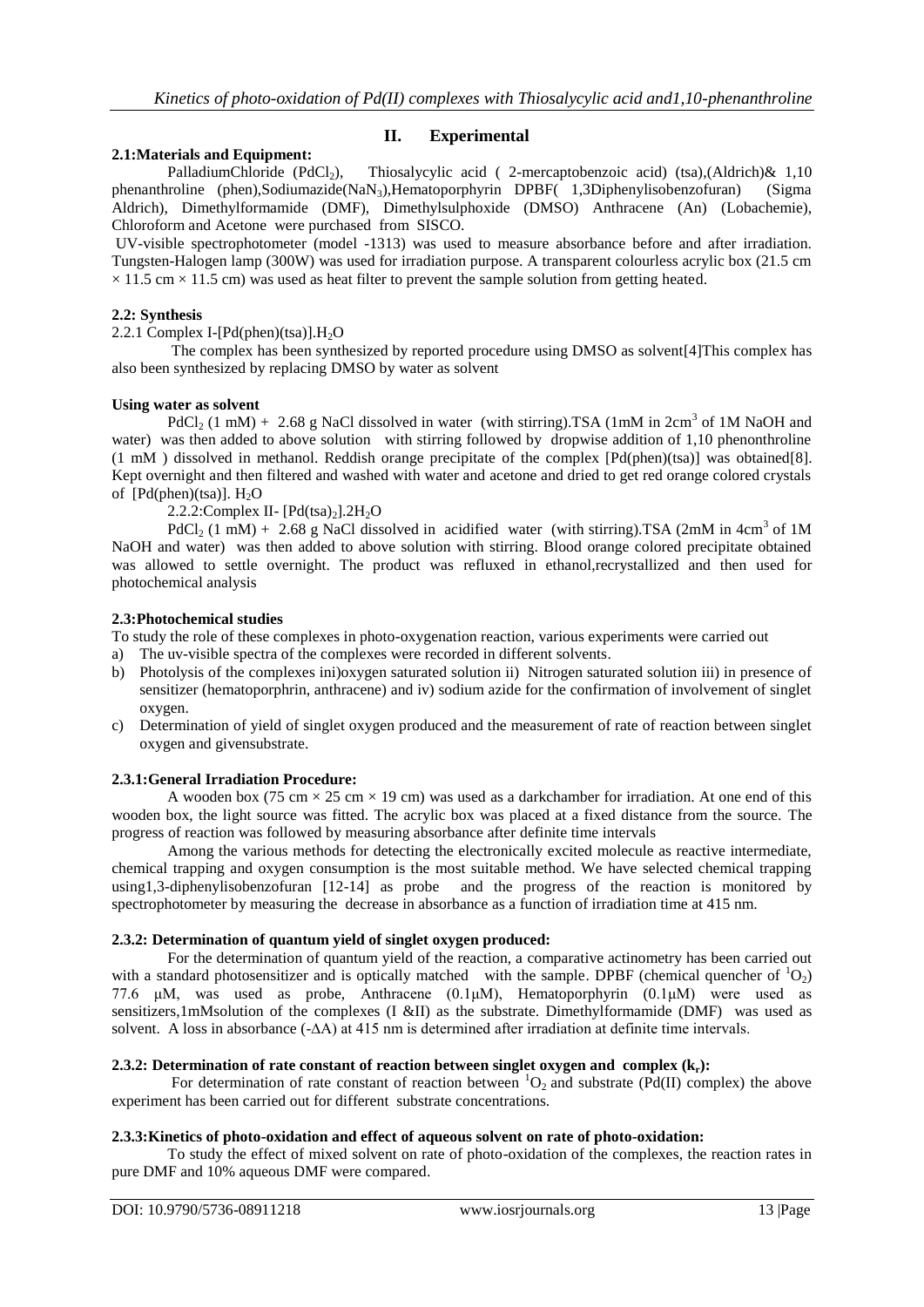### **3.1Characterization**

### **III. Results and Discussion**

ComplexI-[Pd(phen)(tsa)].H<sub>2</sub>O and Complex II- [Pd (tsa)<sub>2</sub>].2H<sub>2</sub>O

The **molar conductance**value of the 1 mM complex in DMF arecomplex **I** - 4.8 cm<sup>2</sup>ohm<sup>-1</sup>mol<sup>-1</sup>and forcomplex $II - 4.2$  cm<sup>2</sup>ohm<sup>-1</sup>mol<sup>-1</sup> respectively. This indicates the non-electrolytic nature of these complexes [16].

IR spectra have been recorded in the range  $4000$  to  $200 \text{ cm}^{-1}$ . The spectral change in the ligand moiety of complexes suggests the co-ordination of ligand to metal ion. IR  $v_{max}/cm^{-1}$  For complex I 3444(-O-H),1255(-C-N), 1527(coordinated phenonthroline) and 1620 /1676 (-COO), 737(-Pd-S) for complex I and II , The IR band at 2520(S-H) cm<sup>-1</sup> in thiosalicylic acid is not present in both the complexes, suggesting binding of the ligand with metal.

#### **Elemental Analysis**

Complex I  $[C_{19}H_{14}O_3N_2PdS]$  – Found: C, 49.79 ; H,2.91; N,6.73 ; S,6.24 % Calculated: C, 49.91; H, 2.63 ; N,7.0 ; S,6.13% Complex II  $[C_{14}H_{12}O_6PdS_2]$ -Found: C,37.63 ; H, 2.69 ;S,14.34 %Calculated: C, 37.81; H, 2.63 ; S,14.13 % The spectroscopic data and elemental analysis data confirms the formation of both complexes. 3.2: **The electronic absorption band maxima and the extinction coefficient**:

Complex I – λmax (DMF)/nm  $\frac{430}{\text{ (ε/dm}^3 \text{mol}^{-1} \text{cm}^{-1} 1500)}$  354 (4400), 335 sh(4150), 290 (14000), 276 (24000).

Complex II – $λ$ max (DMF)/nm 442 (ε/dm<sup>3</sup>mol<sup>-1</sup>cm<sup>-1</sup>2730), 373 (2940),331sh(2280)

The band at 430 nm in [Pd(phen)(tsa)] is solvent dependent. They experience a bathochromic shift with decrease in polarity of solvents from DMF to chloroform 30 nm shift in [Pd(phen)(tsa)] . This is attributed to charge transfer from highest occupied molecular orbital of TSA to thelowest unoccupied molecular orbital of1,10- Phenanthroline ligand via metal**[4-7]**

#### **3.3:Direct Photolysis:**

Photochemical reactions that result from uptake of solar quanta directly by a substrate( followed by rearrangements or other reactions of the excited state) is referred to as direct photolysis. The complexes (1 mM ,air saturated solution in DMF ) under investigation undergo photolysis as shown in the Fig:1(a &b)



**Fig.1.a**. Direct photolysis of [Pd(phen)(tsa)]**Fig1.b.** Direct photolysis of [Pd(tsa)<sub>2</sub>],before For 300 and 900 minutes of irradiation and after irradiation(30 min) For  $300$  and  $900$  minutes of irradiation

The loss in absorbance after exposure to sunlight suggest the chemical reaction between complex and oxygen in presence of light i.e. photo-oxidation.

# **3.4 :Self-sensitized photo-oxidation:**

Photosensitization is the transfer of energy from a photochemically excited molecule to an acceptor, often oxygen, to form reactive singlet oxygen( ${}^{1}O_{2}$ ). The complexes under investigation show decay as a function of irradiation timein absence of sensitizer. Air saturated solution of  $[Pd(phen)(tsa)]$  in DMF( 4 x10<sup>-4</sup> M) was irradiated .The course of photolysis was monitored by recording the absorption spectra in the visible region as a function of irradiation times( Fig.2.a)The initial increase followed by decrease in absorbance at 430 nm is accounted for the decay of [Pd(phen)(tsa)] as a result of photolysis. The band at 430 nm disappears after long irradiation ( 8-9 h) (Fig.1a)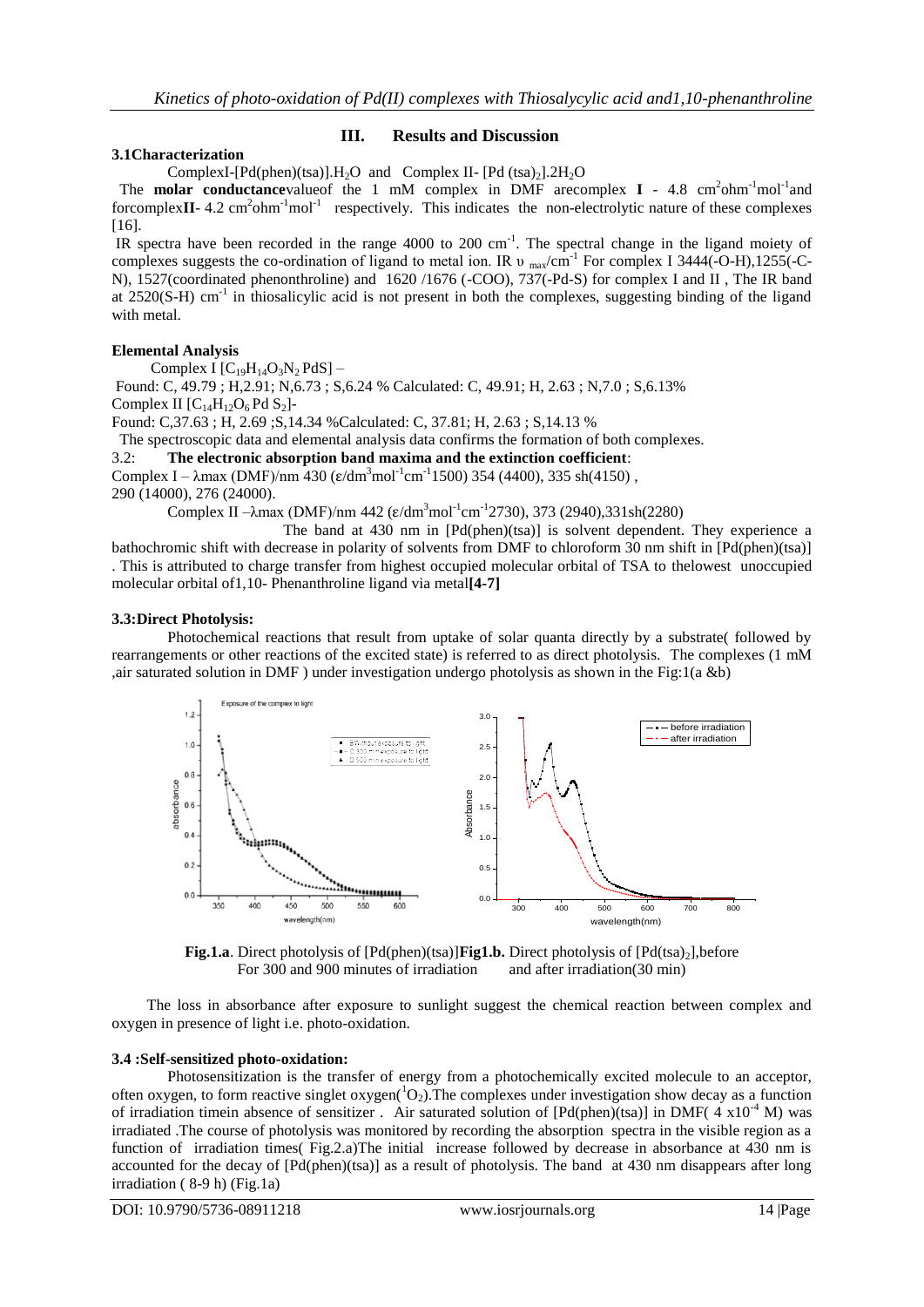Air saturated solution of  $[Pd(tsa)_2]$  in DMF( 4 x10<sup>-4</sup> M) was irradiated .The course of photolysis was monitored by recording the absorption spectra in the visible region as a function of irradiation time  $(Fig.2(b))$ The decrease in absorbance at 440 nm is accounted for the decay of  $[Pd(tsa)<sub>2</sub>]$  as a result of photolysis. The band at 440 nm disappears after irradiation ( 2-3 h) to convert all the complex into new product(s).(Fig.1.b).



**Fig.2.a.** Absorption spectra as a function **Fig.2.**b.Absorption spectra as a function of irradiation time for  $[Pd(phen)(tsa)]$  of irradiation time for  $[Pd (tsa)_2]$ 

The Molecular oxygen saturated solution of  $[Pd(phen)(tsa)]$  and  $[Pd(tsa)_2]$  in DMF were quite stable in the dark. No change in absorbance is observed in nitrogen saturated solution of [Pd(phen)(tsa)] in DMF after irradiation. However more than 90% of the photo-oxidation of this complex (0.2 mM) is quenched when irradiated in presence of NaN<sub>3</sub> (0.4 mM). This confirms the involvement of singlet oxygen[10]. However the nitrogen saturated solution of  $[Pd(tsa)<sub>2</sub>]$  in DMF show a different behavior, the peak at 440 nm disappears in presence of nitrogen with increased rate of photolysis. Similar observations were recorded in the presence of  $NaN<sub>3</sub>$  in the reaction mixture.(fig.3)





 This may be due to formation of Pd-azido complex which is reported to undergo photo- reduction of the metal[20] .

#### **3.5:Determination Rate constant of the reaction between singlet oxygen and complex**

To study kinetics of the photochemical reaction, sensitized photo-oxygenation of a substrate /complex (A) in the presence of second substrate (P) which also reacts with singlet oxygen is considered[21]. The sequence of photochemical events leading to the formation of  ${}^{1}O_{2}$  and the channels of subsequent decay is summarized as:

$$
S \stackrel{hv}{\rightarrow} S^*\\ ^1S \rightarrow {}^3S^*
$$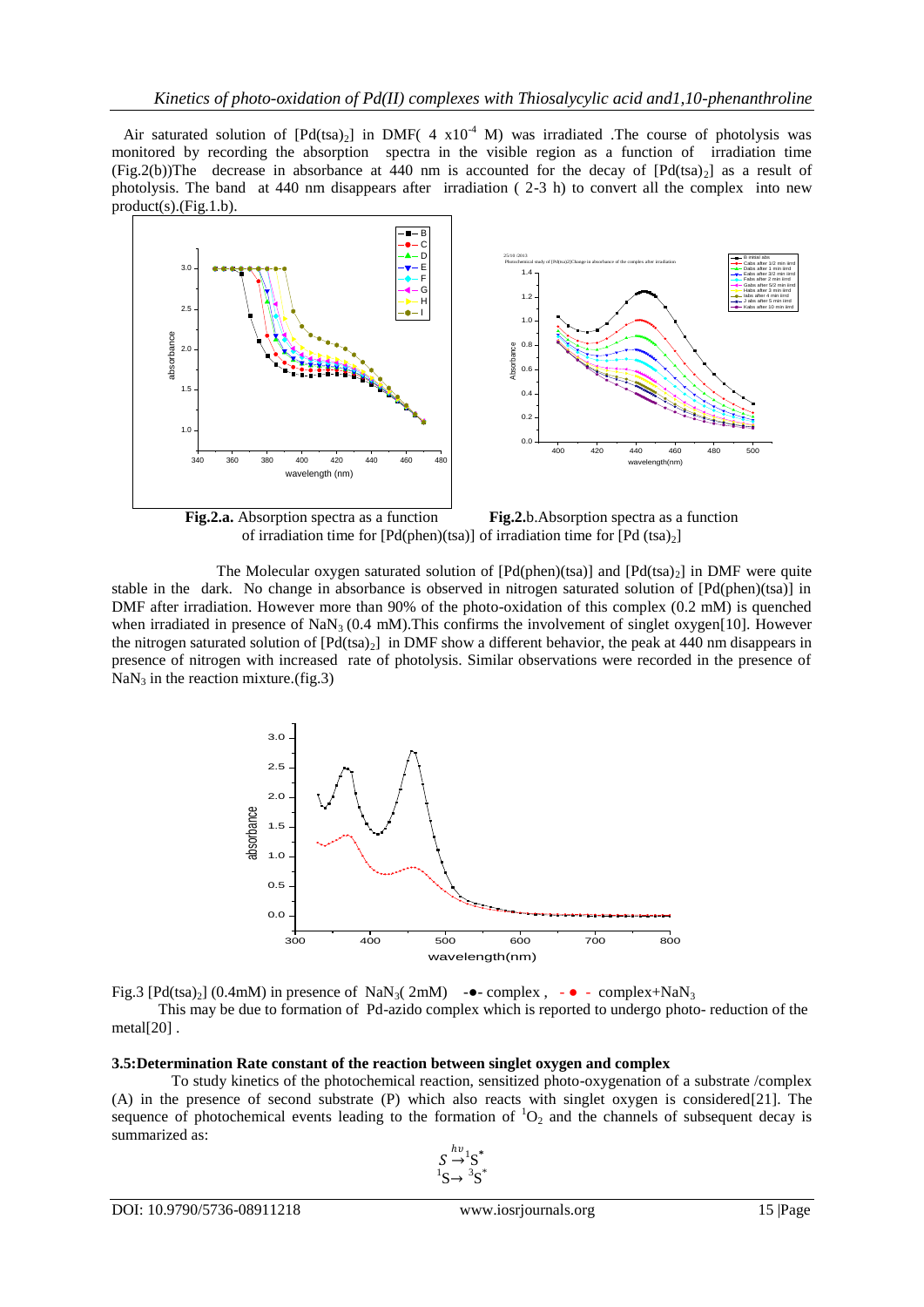$$
{}^{3}S^{*} \stackrel{S}{\rightarrow} S
$$
  
\n
$$
{}^{3}S^{*} + O_{2} ({}^{3}\Sigma_{g}^{-}) \stackrel{k_{et}}{\rightarrow} S + O_{2} ({}^{1}\Delta_{g})
$$
  
\n
$$
O_{2} ({}^{1}\Delta_{g}) \stackrel{k_{d}}{\rightarrow} O_{2} ({}^{3}\Sigma_{g}^{-})
$$
  
\n
$$
O_{2} ({}^{1}\Delta_{g}) + A \stackrel{k_{r}}{\rightarrow} AO_{2}
$$
  
\n
$$
O_{2} ({}^{1}\Delta_{g}) + P \stackrel{k_{q}}{\rightarrow} PO_{2}
$$

Where *S* represents photosensitizer,<sup>1</sup>S represents its singlet excited state,<sup>3</sup>S is its first triplet state.  $k_d$  is rate constant of quenching of  ${}^{1}O_2$  by solvent-DMF. $k_r$  is the rate constant of chemical quenching of  ${}^{1}O_2$  by the substrate.  $K_q$  is the rate constant for chemical quenching by the probe [21,23].

 The rate constant of reaction between singlet oxygen and substrate (A) were determined in solution containing a photosensitizer( PS) and a probe molecule (P) and carrying the experiment as substrate concentration. Experiment were carried out using various complex concentrations (0.215 mM) with DPBF( 77.6 μM) and anthracene ( 0.1 μM) as sensitizer in DMF as solvent. The progress of the reaction before and after irradiation at various time intervals was monitored by measuring the absorbance. The slopes (S) of the plots of bleached absorbance (-∆A) vs irradiation time for five different substrate(0.1-0.5 mM) concentrations are compared with the slope  $(S_0)$  of the same plot in the absence of substrate<sup>12</sup>. Fig.5.a and b shows a plot of[S<sub>0</sub>/S]against 1/[complex]yields a straight line plot with a gradient of  $(k_d + k_q[P]/k_r)$ . The values of rate constant ( $k_r$ ) determined for [Pd(phen)(tsa)] and [Pd(tsa)<sub>2</sub>] and using [Pd(tsa)<sub>2</sub>] as probe, the rate constant for DPBF in DMF determined by above method are as shown in table 1 Table1: Quenching rate constant  $(k_r)$ 

| <b>Ouencher</b>         | probe                   | solvent    | Rate constant<br>$M^{-1}s^{-1}$<br>$(k_r)$ |
|-------------------------|-------------------------|------------|--------------------------------------------|
| [Pd(phen)(tsa)]         | <b>DPBF</b>             | <b>DMF</b> | $1.56 \times 10^{9}$                       |
| [Pd(tsa) <sub>2</sub> ] | <b>DPBF</b>             | DMF        | $1.40 \times 10^{9}$                       |
| <b>DPBF</b>             | [Pd(tsa) <sub>2</sub> ] | <b>DMF</b> | $9.25 \times 10^{10}$                      |

The rate constant determined using DPBF as probe and DMF as solvent suggests that both complexes are as quenchers of singlet oxygen.  $k_r$  for DPBF is  $\sim 100$  times more than that of complexes.

#### **Quantum yields for formation of singlet oxygen:**

 Photosensitization is the most frequently used method for producing singlet oxygen. To measure the number of molecules of singlet oxygen produced as a function of number of photons absorbed in terms of absolute complex, a comparative actinometry has been carried out where a standard photosensitizer (of known ф∆) was irradiated under same conditions and the samples were optically matched. The quantum yield for singlet oxygen formation for the compound of interest can be calculated from the equation [22-23]

#### $\Phi_{\Delta}(U)=\Phi_{\Delta}(St)\times \frac{S(U)}{S(S_{\mathbf{t}})}$  $S(St)$

where U is unknown sensitizer and St is standard sensitizer. S is the slope of the bleaching of the probe absorbance with irradiation time(fig.4)



Fig.4 Bleaching of probe absorbance(∆A) with irradiation time(second)

The  $\phi_{\Lambda}$  for [Pd(phen)(tsa)] (0.4mM)and [Pd(tsa)<sub>2</sub>] (0.4mM) has been determined using anthracene (0.1 $\mu$ M) as sensitizer and DPBF (3.1 $\mu$ M) as probe and DMF as solvent is found to be 0.2 for both the complexes. The values for quantum yield and quenching rate constant further confirm self-sensitized photooxygenation of Pd(II) complexes.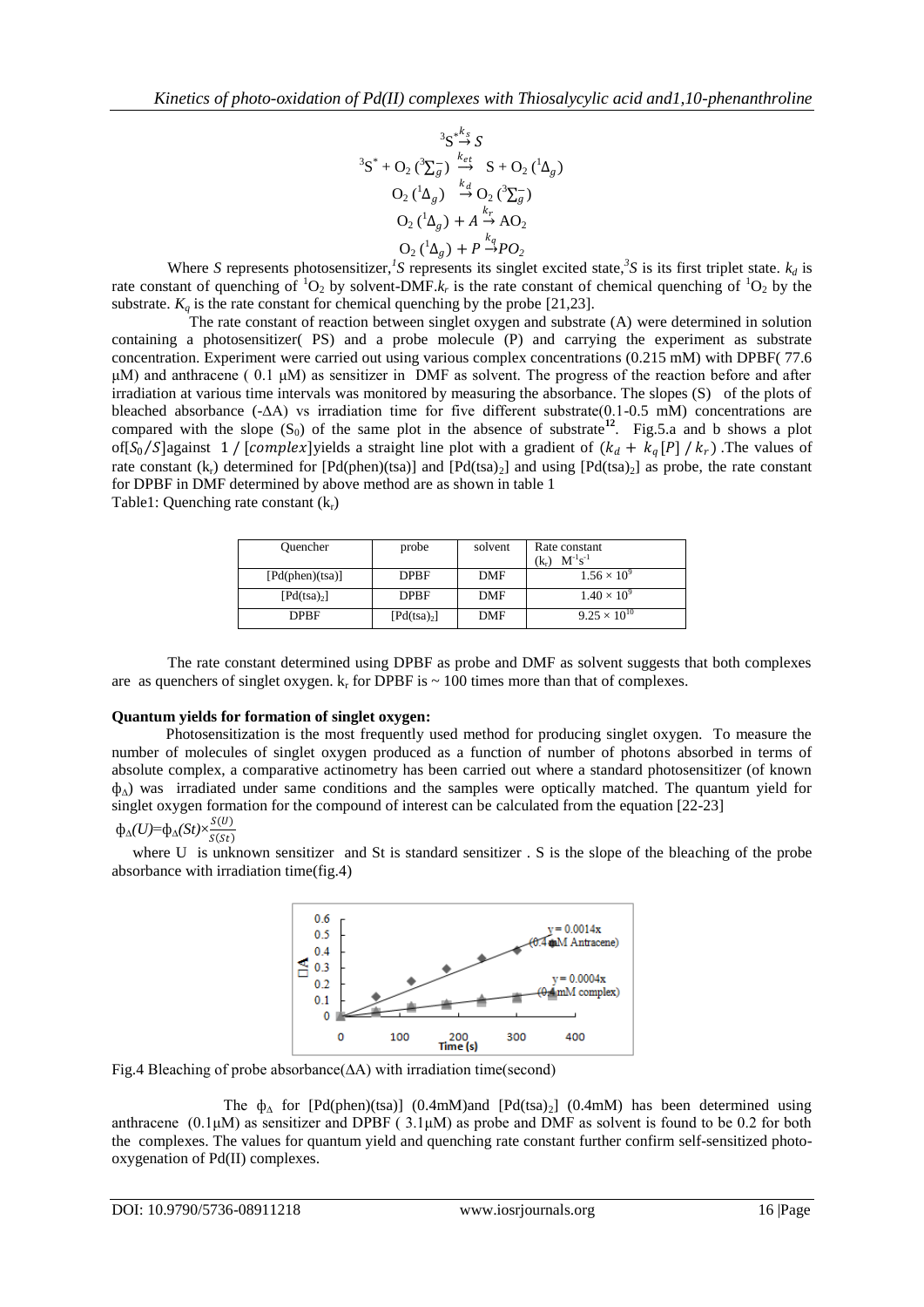#### **Effect of mixed solvent:**

Air saturated solution of the [Pd(phen)(tsa)] (0.4 mM) and [Pd(tsa)<sub>2</sub>] (0.4 mM) in 10 % water –DMF was irradiated with light of wavelength 300-800 nm for different time intervals. The decrease in absorbance was measured on spectrophotometer. The rate of photo-oxidation was compared with that in pure DMF. (Fig.5.a,b). There is 40-50 % decrease in rate in 10% water-DMF as compared to pure DMF



**Fig 5a Effect of mixed solvent on Rate of photo-oxidation of [Pd(phen)(tsa)]** 



**Fig 5 b. Effect of mixed solvent on Rate ofphoto-oxidation of [Pd(tsa)2]**

The quenching of this reaction in presence of water may be explained by the fact that the life time of  $1<sub>O</sub>$  in water is very short (2*μsec*). So in aqueous medium only the most reactive compounds towards  $1<sub>O</sub>$ attack could compete with such fast thermal quenching[24,25]. In DMF, the lifetime of  ${}^{1}O_{2}$  greater than in water, therefore the rate of photo-oxidation is faster in  $100\%$  DMF than in 10% water-DMF mixture.

# **IV. Conclusion**

Identical photochemical behavior of the complexes under study confirms that DMSO can be replaced by water for the present synthesis. The change in absorbance of the complex before and after irradiation shows that the quenching is via chemical reaction between complex and singlet oxygen i.e. [Pd(phen)(tsa)] and  $[Pd(tsa)_2]$  undergo self-sensitized photo-oxidation with  ${}^{1}O_2$  as an intermediate. The values of rate constant suggest that these complexes are good quenchers of singlet oxygen.Rate of photo-oxidation decreases in presence of aqueous DMF as solvent. In addition to the biological activity,thesePalladium complexes are useful as photocatalyst in pohotooxidation reaction.